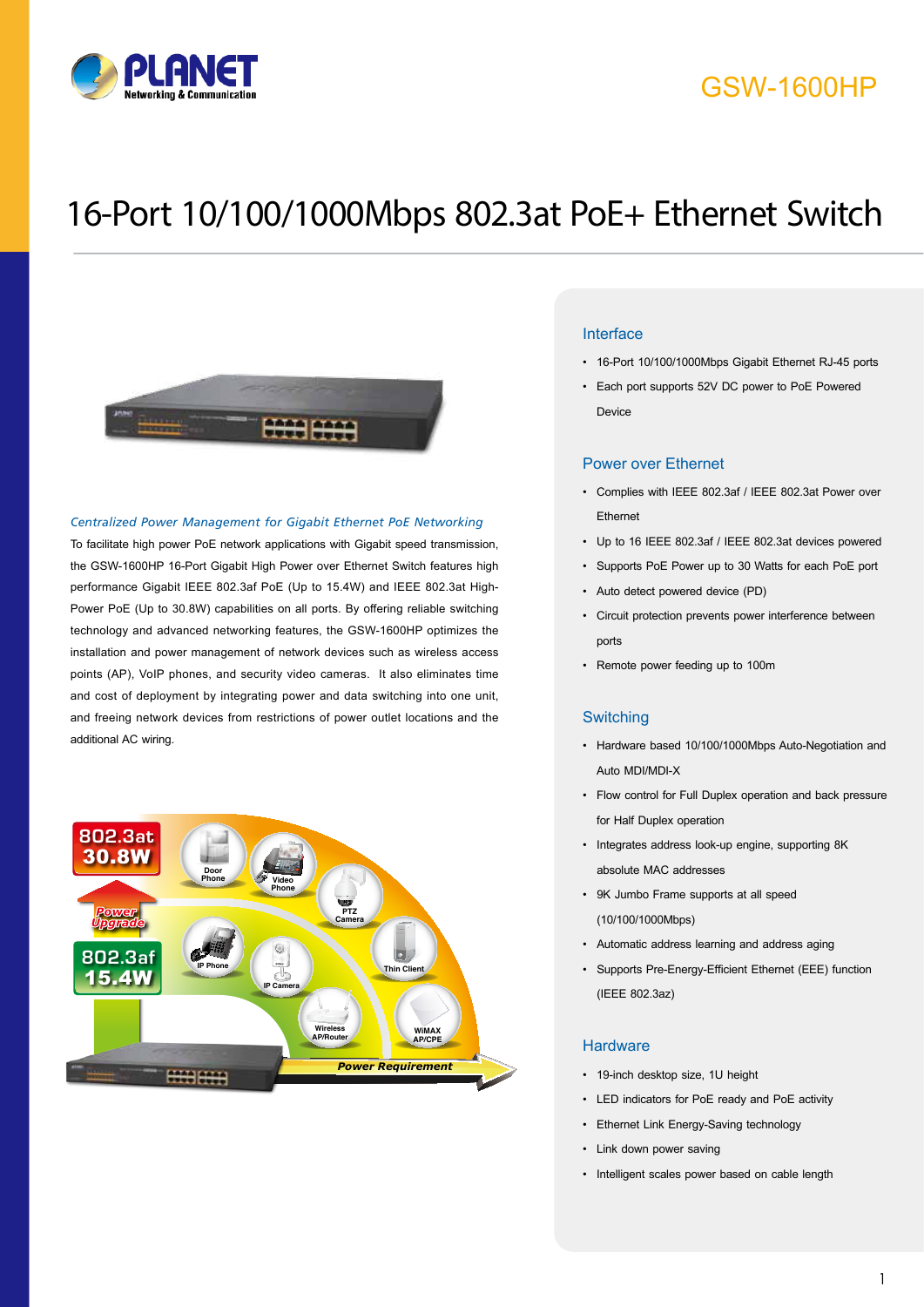

#### *Perfect Integrated Solution for PoE IP Surveillance*

The GSW-1600HP brings an ideal secure surveillance system with lower total cost. The GSW-1600HP provides 16 10/100/1000Mbps 802.3at PoE port able to feed sufficient PoE power for 16 IEEE 802.3af / IEEE 802.3at PoE IP cameras at the same time. It is also able to connect with one 16-Channel NVR or two 8-Channel NVR systems, uplink to backbone switch and the monitor center. With such high performance switch architecture, the recorded video files from the PoE IP Cameras can be saved in the NVR system via which the administrators can control and monitor the surveillance images both in the local LAN and the remote sites.

#### *Energy-Saving Design*

- The GSW-1600HP uses new engine that incorporates two advanced Green Networking technologies:
- Idle Mode Link Down power saving
- Intelligent Scales Power based on cable length

The Idle mode Link Down power saving of the GSW-1600HP complies with Pre-IEEE 802.3az Energy Efficient Ethernet (EEE) standard to automatically lower power for a given port when it is not linked. The Intelligent Scales Power technology actively determines the appropriate power level based on the cable length. When connecting to the GSW-1600HP with Ethernet cable shorter than 20m, a device can obtain maximum power saving because the GSW-1600HP would automatically detect the Ethernet cable length and reduce power usage. The connected device can substantially reduce overall power consumption, which makes a significant contribution to energy saving.

#### *Easy Installation & Cable Connection*

Providing data transfer and High Power PoE in one unit, the GSW-1600HP shall reduce the need of extension cables and dedicated electrical outlets on the wall, ceiling or any unreachable place. It helps to lower the installation costs and simplify the installation effort. All RJ-45 copper interfaces in the GSW-1600HP supports 10/100/1000Mbps Auto-Negotiation for optimal speed detection through RJ-45 Category 6, 5 or 5e cables. It also supports standard Auto-MDI/MDI-X that can detect the type of connection to any Ethernet device without requiring special straight or crossover cables.



#### *Department / Workgroup PoE Network*

Providing 16-Port PoE in-line power interfaces, the GSW-1600HP can easily build a power centrally-controlled IP phone system, IP Camera system and Wireless AP group for the enterprise. Cameras can be installed around the corner in the company or campus for surveillance demands. Without the powersocket limitation, the GSW-1600HP makes the installation of cameras more easily and efficiently.

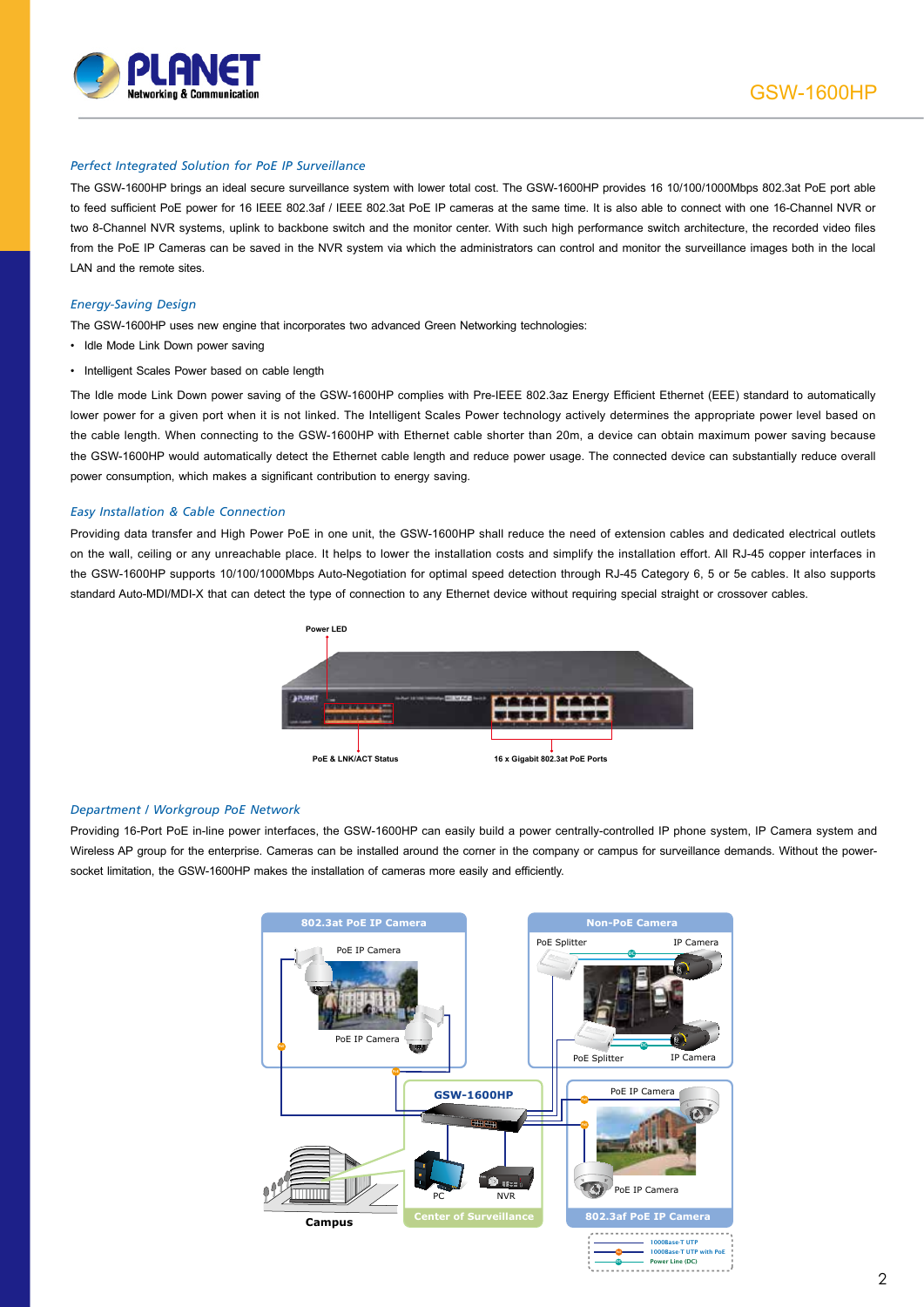

# Product Specifications

| Model                         | <b>GSW-1600HP</b><br>16-Port 10/100/1000Mbps 802.3at PoE+ Ethernet Switch                                                                                                                                                                           |
|-------------------------------|-----------------------------------------------------------------------------------------------------------------------------------------------------------------------------------------------------------------------------------------------------|
| <b>Hardware Specification</b> |                                                                                                                                                                                                                                                     |
| <b>Network Port</b>           | 16 10/100/1000Base-T Auto-MDI/MDI-X RJ-45 ports                                                                                                                                                                                                     |
| PoE Inject Port               | 16-Port with 802.3af / 802.3at PoE injector function                                                                                                                                                                                                |
| <b>LED Display</b>            | System<br>Power (Green)<br>PoE Ethernet Interfaces<br>PoE In-Use (Orange)<br>10/100/1000Base-T Ports<br>1000 (LNK/ACT, Green), 10/100 (LNK/ACT, Orange)                                                                                             |
| <b>Switch Architecture</b>    | Store and Forward switch architecture                                                                                                                                                                                                               |
| <b>MAC Address</b>            | 8K MAC address table with Auto learning function                                                                                                                                                                                                    |
| <b>Switch Fabric</b>          | 32Gbps                                                                                                                                                                                                                                              |
| Switch Throughput             | 23.8Mpps@64Bytes                                                                                                                                                                                                                                    |
| Jumbo Packet Size             | 9K Bytes                                                                                                                                                                                                                                            |
| <b>Flow Control</b>           | Back pressure for Half-Duplex. IEEE 802.3x Pause Frame for Full-Duplex                                                                                                                                                                              |
| <b>Power Requirement</b>      | AC 100~240V, 50/60Hz, 3.5A max.                                                                                                                                                                                                                     |
| Power Consumption             | Max. 260 Watts / 885 BTU                                                                                                                                                                                                                            |
| Dimension (W x D x H)         | 445 x 207 x 45 mm (1U height)                                                                                                                                                                                                                       |
| Weight                        | 2.54kg                                                                                                                                                                                                                                              |
| <b>Power over Ethernet</b>    |                                                                                                                                                                                                                                                     |
| PoE Standard                  | IEEE 802.3af Power over Ethernet / PSE<br>IEEE 802.3at Enhancement Power over Ethernet / PSE                                                                                                                                                        |
| PoE Power Output              | Per Port 52V DC, 300mA. Max. 15.4 Watts (IEEE 802.3af)<br>Per Port 52V DC, 590mA. Max. 30 Watts (IEEE 802.3at)                                                                                                                                      |
| PoE Power Budget              | 220 Watts                                                                                                                                                                                                                                           |
| Number of PD, 7Watts          | 16                                                                                                                                                                                                                                                  |
| Number of PD, 15.4Watts       | 14                                                                                                                                                                                                                                                  |
| Number of PD, 30.8Watts       | $\overline{7}$                                                                                                                                                                                                                                      |
| <b>Environment</b>            |                                                                                                                                                                                                                                                     |
| Operating environment         | $0 \sim 50$ Degree C                                                                                                                                                                                                                                |
| Storage environment           | $-40 \sim 70$ Degree C                                                                                                                                                                                                                              |
| <b>Operating Humidity</b>     | $5 \sim 95\%$ , relative humidity, non-condensing                                                                                                                                                                                                   |
| <b>Storage Humidity</b>       | $5 \sim 95\%$ , relative humidity, non-condensing                                                                                                                                                                                                   |
| <b>Standard Conformance</b>   |                                                                                                                                                                                                                                                     |
| <b>Standard Compliance</b>    | <b>IEEE 802.3</b><br>Ethernet<br>IEEE 802.3u<br><b>Fast Ethernet</b><br><b>IEEE 802.3x</b><br><b>Flow Control</b><br>IEEE 802.3af Power over Ethernet<br>IEEE 802.3at Enhancement Power over Ethernet<br>IEEE 802.3az Pre-Energy-Efficient Ethernet |
| <b>Regulation Compliance</b>  | FCC Class A, CE                                                                                                                                                                                                                                     |

# Ordering Information

GSW-1600HP 16-Port 10/100/1000Mbps 802.3at PoE+ Ethernet Switch